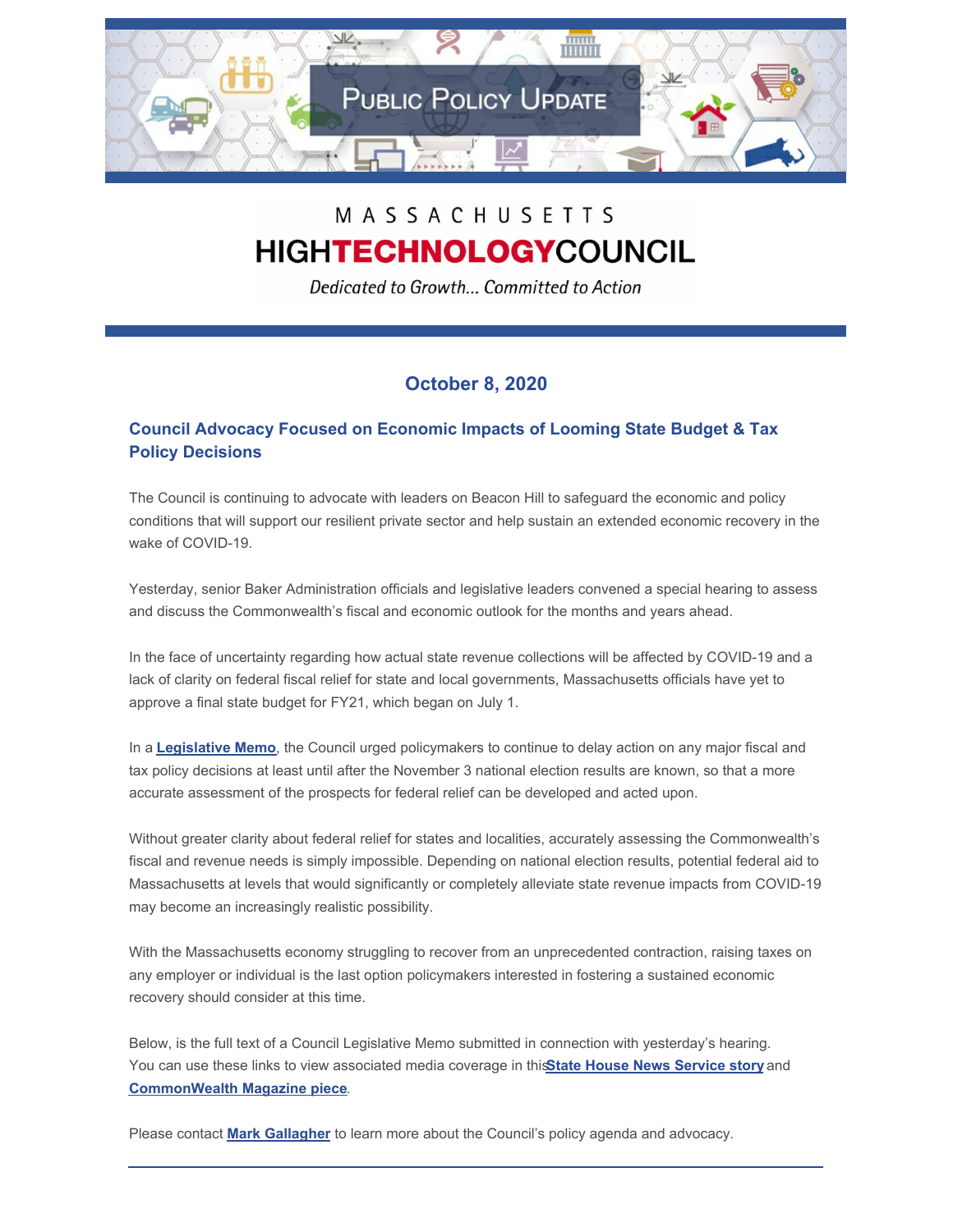

Senator Michael Rodrigues, Chair, Senate Committee on Ways & Means Representative Aaron Michlewitz, Chair, House Committee on Ways & Means From: Mark Gallagher, Vice President, Policy & Government Affairs, Mass. High Tech Council Date: October 7, 2020 Subject: Hearing on Fiscal and Economic Outlook

As you convene today's hearing on the Commonwealth's fiscal and economic outlook, the Massachusetts High Technology Council extends its appreciation and support for your ongoing efforts to understand and resolve in a methodical and prudent manner the critically important state budgeting decisions before you. As outlined below, the Council remains committed to partnering with you and your colleagues to identify and advance policy options that can help the Commonwealth manage and meet its fiscal needs, while avoiding policies that would stifle, not support, sustained economic recovery.

#### **Continue the Cautious Approach**

With continued uncertainty as to the size and scope of actual FY21 budget and revenue gaps and the ongoing lack of clarity on federal relief for states, the Council urges you to remain patient, disciplined and data-driven in your approach, particularly over the next 90 days.

To date, policymakers have wisely resisted calls to swiftly enact new and increased taxes based on troubling, but unconfirmable, worst-case scenarios of plummeting state tax revenues and gaping budget holes that (according to some advocates) can only be filled with increases to nearly every major tax the Commonwealth collects.

The fiscal challenges you and your colleagues face are no doubt real. But so too are the additional fiscal tools available to you and the prospects for significant additional federal fiscal relief. Just as real are the challenges faced by so many of the Commonwealth's employers, from the smallest to the largest.

The Council urges you to continue to delay action on any major fiscal and tax policy decisions until after the November 3 national election results are known, so that a more accurate assessment of the prospects for federal relief can be developed and acted upon. To do otherwise would risk making decisions with farreaching impact in order to address potential budget gaps and revenue needs we cannot yet determine accurately.

Furthermore, delaying (to the maximum extent possible) tax and fiscal policy choices until the 192<sup>nd</sup> General Court convenes in January 2021 would also provide impacted taxpayers and citizens of the Commonwealth with greater comfort that key tax and economic decisions are not being made in a rare "lame-duck" legislative session and will provide budget makers with a clearer picture of actual revenue collections for FY20.

#### **Wait for Clarity on Federal Relief**

Throughout the summer and early fall, policymakers, stakeholders, and many advocates wisely and consistently acknowledged that without greater clarity about federal relief for states and localities, accurately assessing the Commonwealth's fiscal and revenue needs was simply impossible. That fact remains true today and, in light of announcements from the White House last evening, it is increasingly evident that greater clarity may be impossible until after the November 3 national election, notwithstanding legislative activity in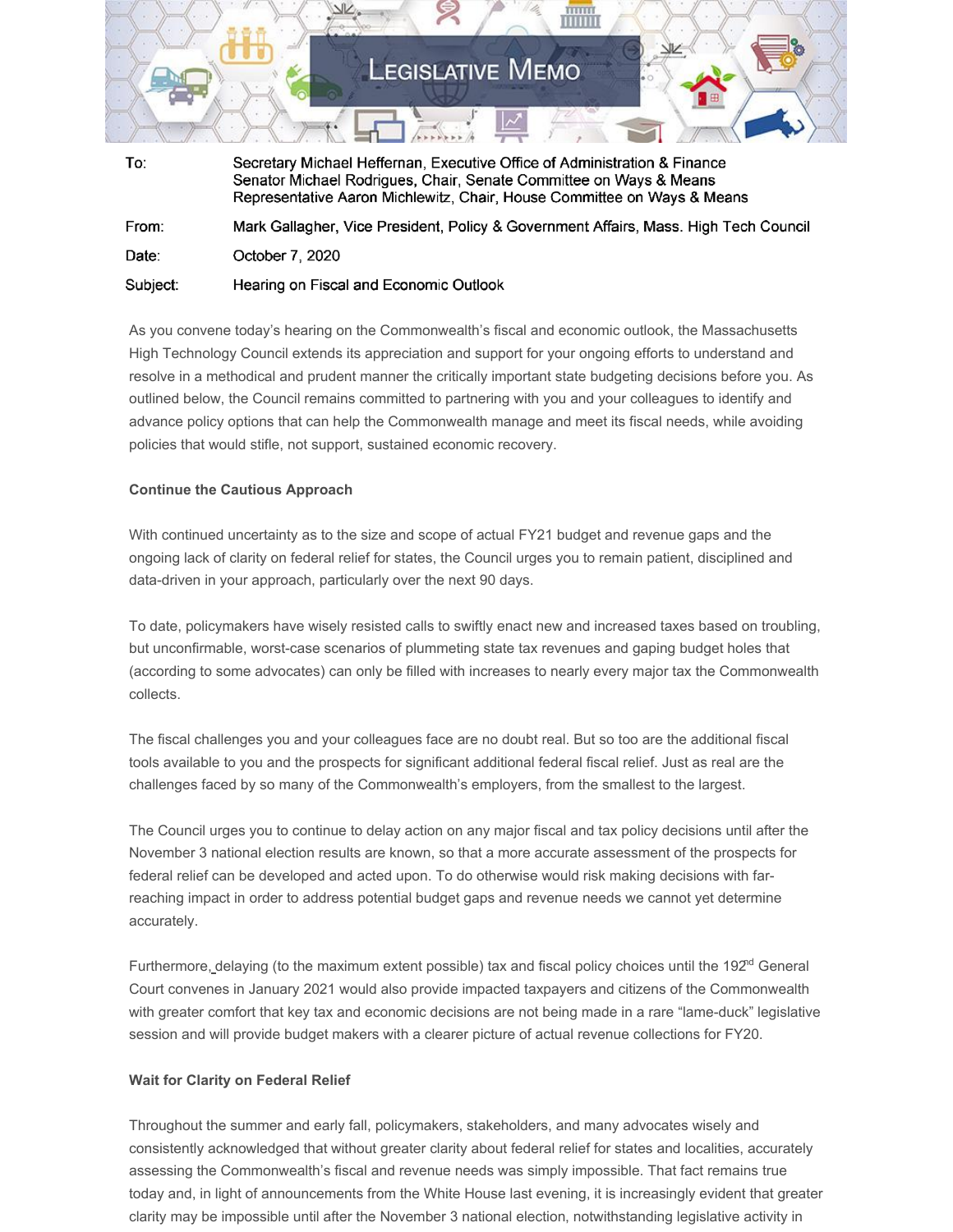Washington as recently as yesterday.

Fortunately, the federal government's appetite and capacity for providing additional fiscal relief to the states does not appear to have been exhausted. HEROES Act legislation passed by the US House just yesterday includes **[nearly](https://appropriations.house.gov/news/press-releases/house-democrats-release-updated-version-of-the-heroes-act) \$450 billion in aid**for states and localities. The first HEROES Act passed by the US House in May included nearly \$1 trillion in relief for states and localities, including **more than \$11 billion in aid for Massachusetts** to use over the next 2 [years.Depending](https://www.cbpp.org/research/state-budget-and-tax/how-much-would-each-state-receive-through-the-coronavirus-state-fiscal) on national election results, potential federal aid to Massachusetts at levels that would significantly or completely alleviate state revenue impacts from COVID-19 may become an increasingly realistic possibility.

Moving forward before outcomes on federal relief are more certain would risk making fiscal and tax policy decisions with far-reaching implications in response to potential budget gaps and revenue needs we simply cannot yet ascertain.

#### **Don't Snuff Out the Sparks of Recovery**

With the Massachusetts economy struggling to recover from an unprecedented contraction, raising taxes on any employer or individual is the last option any legislator or leader interested in fostering a sustained economic recovery should consider at this time. Temporary revenue raising options may ultimately be necessary and could attract significant support from business leaders--including the Council--provided they are coupled with a combination of prudent and forward-looking approaches that include the use of all available fiscal tools, including federal aid, state "rainy day" funds, state borrowing, public procurement reforms and controls on state spending. But no tax increase should be considered or adopted unless and until a clear need is established and other available options have been optimized and exhausted.

Since January, Massachusetts lost more than 400,000 jobs and unemployment hovers above 11%, having peaked in June at 17.7%, the highest rate of any state in the nation. The pandemic has been particularly hard on small employers as well as woman- and minority-owned businesses. From January to July, revenues for Massachusetts small business fell 32.9%, a drop nearly twice as steep as the national average. More than 90% of respondents to a Black Economic Council of Massachusetts survey reported a somewhat to severe negative financial impact due to the COVID-19 pandemic.

Employers of all sizes face daunting COVID-19-related challenges that are generational in scope and complexity. These challenges come on the heels of billions of dollars in new employer costs associated with paid family leave mandates, minimum wage increases, and private health insurance premium increases. At the same time, employers face a looming multi-billion dollar increase in unemployment insurance premium taxes for 2021 and beyond and the continued advance of a graduated income tax proposal that would be permanently embedded in the state constitution.

With remote work loosening ties between employment and physical locations, "barriers to exit" for employees and individuals have been lowered. More than ever, the type of world-class talent and global-leading innovation economy employers that Massachusetts has thrived on historically, can be anywhere. Respondents to an August survey of more than 100 Massachusetts employers conducted by estimated that 47% of their workforces will continue to work remotely even after a treatment for COVID-19 has been developed, more than double the percentage before the pandemic and 60% of companies reported they are considering moving or allowing more work to be done remotely outside of Massachusetts.

As the Commonwealth's employers and individuals make decisions about how and where they can survive and thrive in the months, years and decades to come, they will be looking to their state government for signals and signs of hope and partnership.

Regardless of any budget gap the Commonwealth might ultimately face, before raising tax burdens on any employer or individual policymakers should: